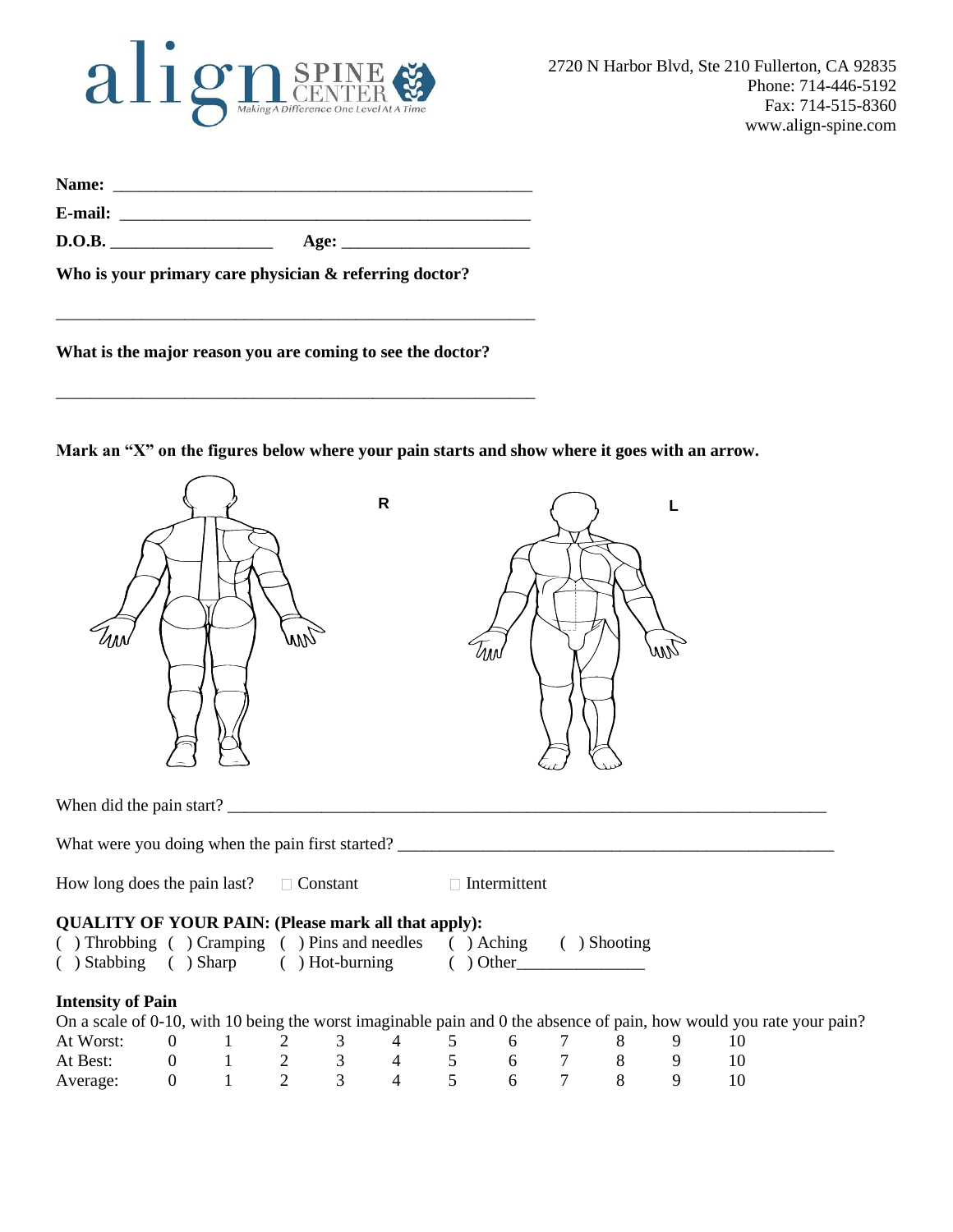

### **Have you experienced any numbness, tingling or weakness? If Yes, which one and where?**

**\_\_\_\_\_\_\_\_\_\_\_\_\_\_\_\_\_\_\_\_\_\_\_\_\_\_\_\_\_\_\_\_\_\_\_\_\_\_\_\_\_\_\_\_\_\_\_\_\_\_\_\_\_\_\_\_\_\_\_\_\_\_\_\_\_\_\_\_\_\_\_\_\_\_\_\_\_\_\_\_**

| What makes your pain worse? Mark all that apply.<br>( ) Bending ( ) Lifting ( ) Sneezing/Coughing ( ) Walking ( ) Standing ( ) Sitting<br>$($ ) Other, please explain $\_\_\_\_\_\_\_\_\_\_\_\_\_\_$                                                                 |  |
|----------------------------------------------------------------------------------------------------------------------------------------------------------------------------------------------------------------------------------------------------------------------|--|
| What makes your pain better? Mark all that apply.<br>() Rest () Activity/physical therapy () Massage () Heat<br>( ) Cold ( ) Lying in a fetal position ( ) Lying on your back<br>() Lying on back with pillows under your legs<br>$($ ) Other, please explain $\_\_$ |  |
| Have you experienced any weight loss, fever or chills? If Yes, which one(s)?                                                                                                                                                                                         |  |
| How many blocks can you walk before needing to stop due to these symptoms?<br>blocks ()unlimited<br>Are these symptoms significantly affecting your quality of life and ability to perform activities of daily living?                                               |  |
| $(Y - Y)$                                                                                                                                                                                                                                                            |  |
| Do the symptoms wake you up at night? $($ $)$ Y $($ $)$ N                                                                                                                                                                                                            |  |
| <b>Have you noticed:</b> ( )Change in handwriting ( ) Dropping of objects ( )Walking Imbalance                                                                                                                                                                       |  |
| Do you have full control of your bowel and bladder? ( ) Yes ( ) No<br>If no, explain                                                                                                                                                                                 |  |
| Have you had surgery for this problem? () Yes () No<br>If yes, enter $date(s),\nsurgeon(s),$ and $procedure(s)$ :                                                                                                                                                    |  |
| Did the surgery help? $($ )Yes $($ ) No                                                                                                                                                                                                                              |  |

## **TREATMENT HISTORY**

#### **Which of the following types of caregivers have you visited prior to your arrival here?**

- ( ) Family Physician/Internist ( ) Spine Surgeon ( ) Orthopedic Surgeon ( ) Neurologist
- ( ) Rheumatologist ( ) Pain Management ( ) Chiropractor ( ) Acupuncturist ( ) Physical Therapist
- $($  ) Other, please list\_